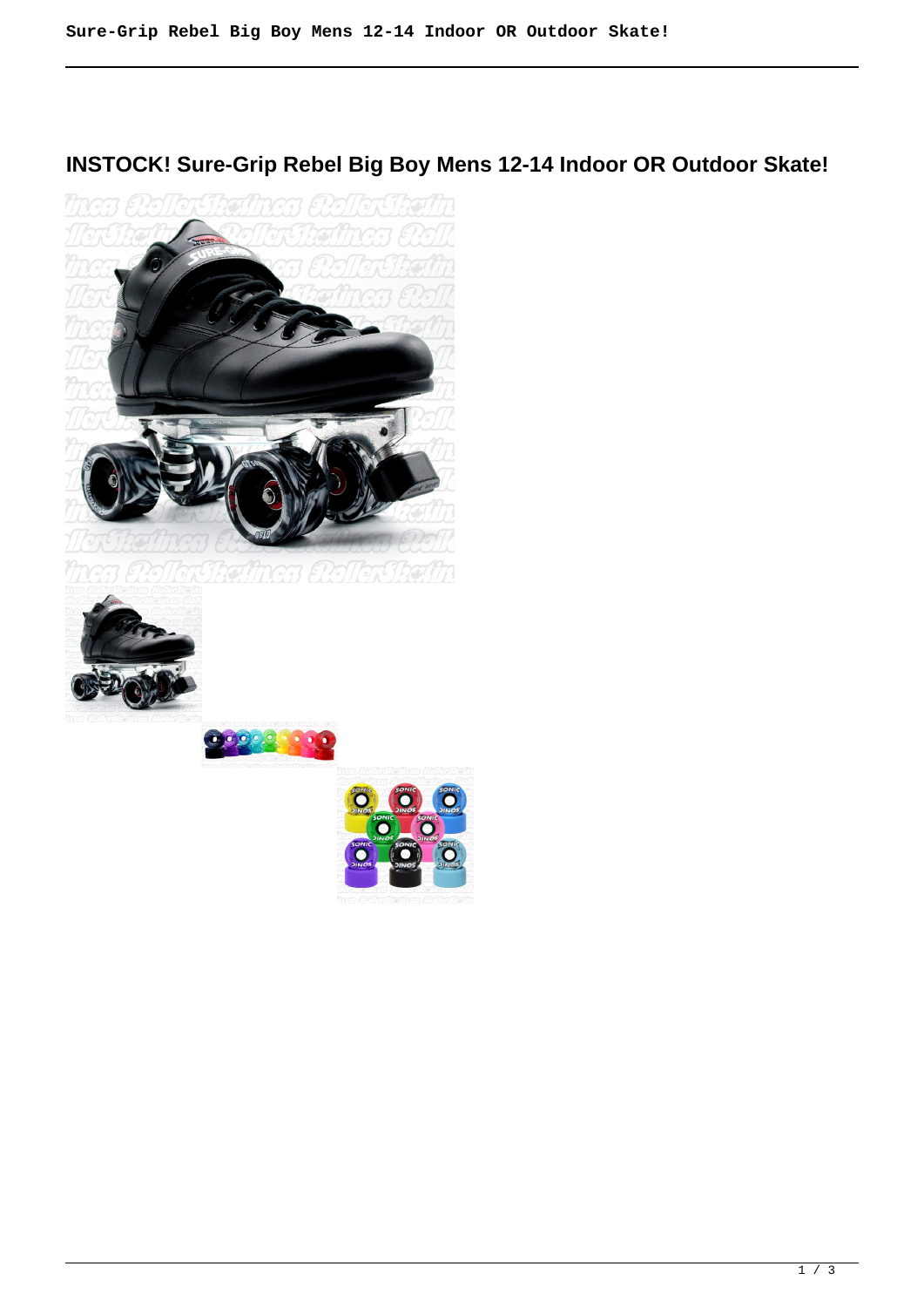

Sure-Grip Rebel Big Boy Indoor OR Outdoor Skate in Mens 12-14! – Great entry level/Intermediate leather/aluminum plate complete skate package for Recreation, Jam, Speed or Derby!

Rating: Not Rated Yet **Price**  Base price with tax \$325.00

Price with discount \$325.00

Salesprice with discount

Sales price \$325.00

Sales price without tax \$325.00

Save:

Tax amount

*In Stock*<br>Shins In: 24 Hours

[Ask a question about this product](https://rollerskatin.ca/index.php?option=com_virtuemart&view=productdetails&task=askquestion&virtuemart_product_id=1177&virtuemart_category_id=28&tmpl=component)

Description

## **Sure-Grip Rebel Big Boy Indoor OR Outdoor Skate! – Great entry level/Intermediate complete skate package for Recreation, Jam, Speed or Derby!**

The Rebel boot by Sure-Grip features Top grain leather, an ultra comfort collar, flex-notch, secured heel strap - a super comfortable boot that fits a bit wider to accommodate almost every foot! The Sure-Grip Competitor plate and trucks are made of Cast aluminum and come with solid steel jump bars for added strength, great Sure-Grip Quality all the way! The Rebel Big Boy skate comes standard with GT-50 black/white swirl indoor rink wheels 95A (OR Upgrade to outdoor wheels, OR ADD a set of outdoor wheels), ABEC -5 bearings, and Carrera 5/8" speed toe stop. The Rebel Big boy skates are available in Men's US sizes 12-14 and fit true to size. To doublecheck sizing, email in your foot measurements [according to this sizing](https://www.liveabout.com/how-to-measure-your-feet-2987812) so we can check and make you get the right size for your feet!